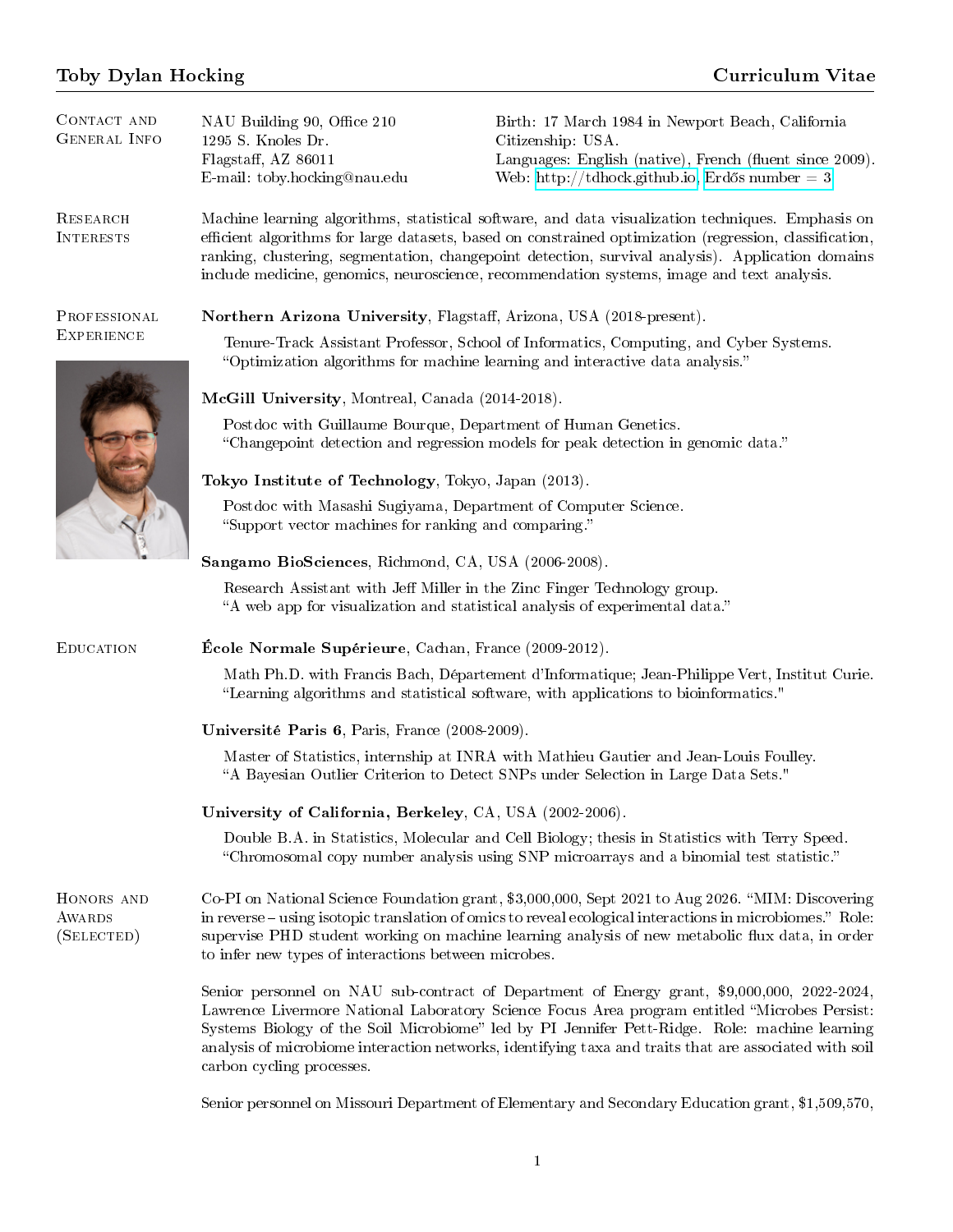July 2021-June 2022, contract entitled "MMD-DCI Research, Development, & Leadership" led by PI Ronda Jenson. Role: summer salary and mentoring two graduate students on interpretable machine learning algorithms for Predictive Modeling Framework for District Continuous Improvement. Air Force Research Laboratory, Summer Faculty Fellowship, May-July 2021, "Machine learning algorithms for understanding physically unclonable functions based on resistive memory devices. PI on R Consortium Grant, \$34,000, Jan-Dec 2020, "RcppDeepState: an easy way to fuzz test compiled code in R packages. "Mobilité entrant" travel award to do research with Guillem Rigaill in Université Evry, France, 2016. International useR conference, Best Student Poster Award, "Adding direct labels to plots," 2011. INRIA/INRA (French computer science and agricultural research institutes), Ph.D. scholarship, 2009 (declined). UC Berkeley, Department of Statistics VIGRE research scholarship, 2001. Papers in progress and under review Tao F, Huang Y, Hungate BA, Manzoni S, Frey SD, Schmidt MWI, Reichstein M, Carvalhais N, Ciais P, Jiang L, Lehmann J, Mishra U, Hugelius G, Hocking TD, Lu X, Shi Z, Viatkin K, Vargas R, Yigini Y, Omuto C, Malik AA, Peralta G, Cuevas-Corona R, Di Paolo LE, Luotto I, Liao C, Liang YS, Saynes VS, Huang X, Luo Y. Microbial carbon use efficiency promoting global soil carbon storage. Under review in Nature. Hillman J, Hocking TD. Optimizing ROC Curves with a Sort-Based Surrogate Loss Function for Binary Classication and Changepoint Detection. Under review in Journal of Machine Learning Research. Runge V, Hocking TD, Romano G, Afghah F, Fearnhead P, Rigaill G. gfpop: an R Package for Univariate Graph-Constrained Change-point Detection. Under review in Journal of Statistical Software, arXiv:2002.03646. Venuto D, Hocking TD, Spanurattana S, Sugiyama M. Support vector comparison machines. Under review in Machine Learning, arXiv:1401.8008. Hocking TD, Srivastava A. Labeled Optimal Partitioning. Accepted in Computational Statistics. Mihaljevic JR, Borkovec S, Ratnavale S, Hocking TD, Banister KE, Eppinger JE, Hepp CM, Doerry E. Rapid simulations of spatially explicit and stochastic models of infectious disease. Preprint medRxiv. Under review at *Biology Methods*  $\mathcal C$  *Protocols.* PEER-REVIEWED journal papers Barnwal A, Cho H, Hocking TD. Survival regression with accelerated failure time model in XG-Boost. Journal of Computational and Graphical Statistics (2022). Hocking TD, Rigaill G, Fearnhead P, Bourque G. Generalized Functional Pruning Optimal Partitioning (GFPOP) for Constrained Changepoint Detection in Genomic Data. Journal of Statistical Software, Vol. 101, Issue 10 (2022). Chaves AP, Egbert J, **Hocking TD**, Doerry E, Gerosa MA. Chatbots language design: the influence of language use on user experience. ACM Transactions on Computer-Human Interaction 29, 2, Article 13 (2022). Hocking TD, Vargovich J. Linear Time Dynamic Programming for Computing Breakpoints in the Regularization Path of Models Selected From a Finite Set. Journal of Computational and Graphical

Statistics (2021), doi:10.1080/10618600.2021.2000422.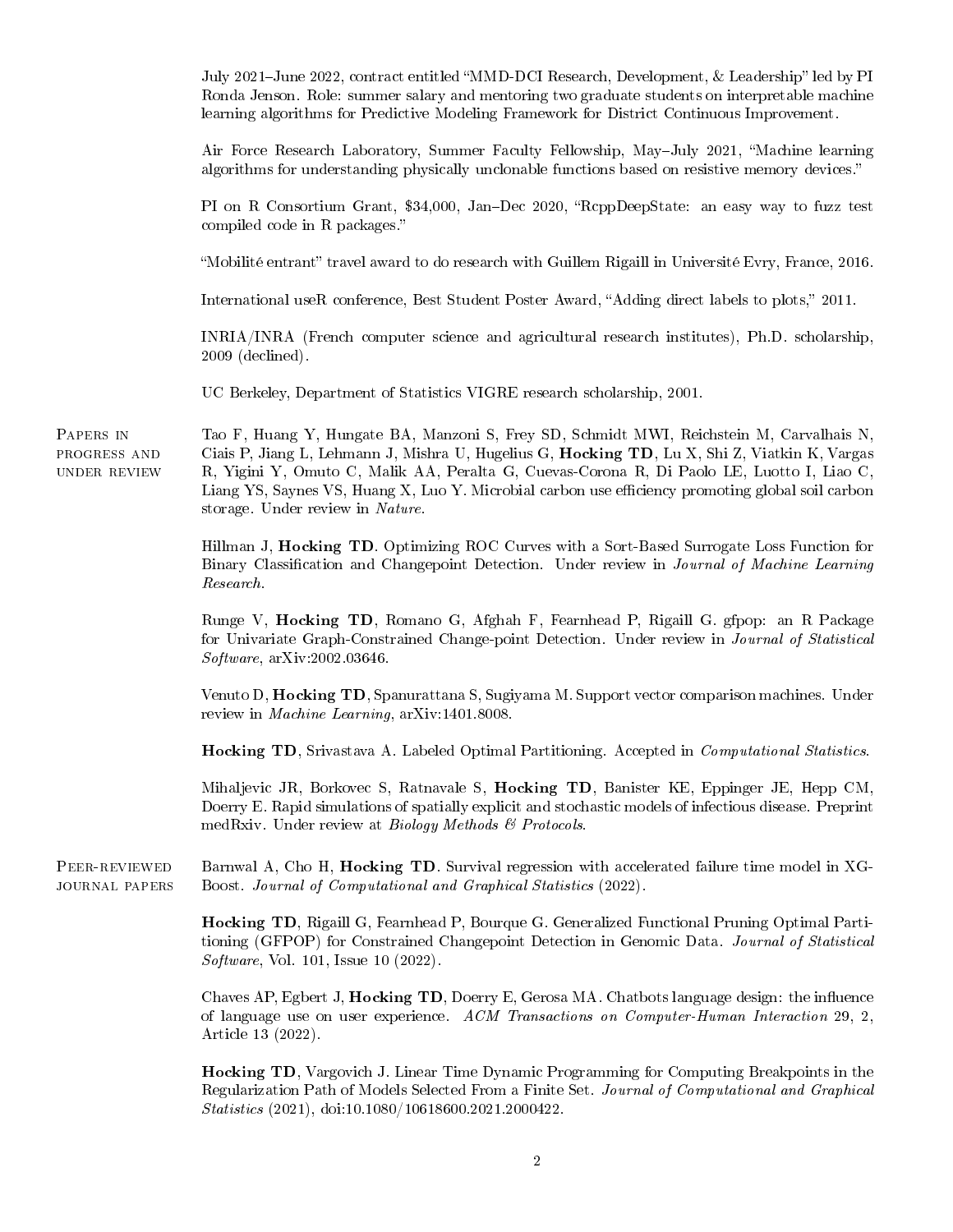Hocking TD. Wide-to-tall data reshaping using regular expressions and the nc package. R Journal (2021), doi:10.32614/RJ-2021-029.

Liehrmann A, Rigaill G, Hocking TD. Increased peak detection accuracy in over-dispersed ChIPseq data with supervised segmentation models. BMC Bioinformatics 22, Article number: 323 (2021).

Fotoohinasab A, Hocking TD, Afghah F. A Greedy Graph Search Algorithm Based on Changepoint Analysis for Automatic QRS-Complex Detection. Computers in Biology and Medicine 130 (2021).

Abraham A, Prys-Jones T, De Cuyper A, Ridenour C, Hempson G, Hocking TD, Clauss M, Doughty C. Improved estimation of gut passage time considerably affects trait-based dispersal models. Functional Ecology (2021); 35: 860-869.

Hocking TD, Rigaill G, Fearnhead P, Bourque G. Constrained dynamic programming and supervised penalty learning algorithms for peak detection in genomic data. Journal of Machine Learning  $Research 21(87):1-40, (2020).$ 

Hocking TD. Comparing namedCapture with other R packages for regular expressions. R Journal (2019). doi:10.32614/RJ-2019-050

Jewell S, Hocking TD, Fearnhead P, Witten D. Fast Nonconvex Deconvolution of Calcium Imaging Data. Biostatistics (2019), doi: 10.1093/biostatistics/kxy083.

Depuydt P, Koster J, Boeva V, Hocking TD, Speleman F, Schleiermacher G, De Preter K. Metamining of copy number profiles of high-risk neuroblastoma tumors. Scientific Data (2018).

Alirezaie N, Kernohan KD, Hartley T, Majewski J, Hocking TD. ClinPred: Prediction Tool to Identify Disease-Relevant Nonsynonymous Single-Nucleotide Variants. American Journal of Human Genetics (2018). doi:10.1016/j.ajhg.2018.08.005

Sievert C, Cai J, VanderPlas S, Khan F, Ferris K, Hocking TD. Extending ggplot2 for linked and dynamic web graphics. Journal of Computational and Graphical Statistics (2018).

Depuydt P, Boeva V, Hocking TD, et al. Genomic Amplications and Distal 6q Loss: Novel Markers for Poor Survival in High-risk Neuroblastoma Patients. Journal of the National Cancer Institute (2018). DOI:10.1093/jnci/djy022.

Hocking TD, Goerner-Potvin P, Morin A, Shao X, Pastinen T, Bourque G. Optimizing ChIP-seq peak detectors using visual labels and supervised machine learning. Bioinformatics (2017) 33 (4): 491-499.

Shimada K, Shimada S, Sugimoto K, Nakatochi M, Suguro M, Hirakawa A, Hocking TD, Takeuchi I, Tokunaga T, Takagi Y, Sakamoto A, Aoki T, Naoe T, Nakamura S, Hayakawa F, Seto M, Tomita A, Kiyoi H. Development and analysis of patient-derived xenograft mouse models in intravascular large B-cell lymphoma. Leukemia (2016).

Chicard M, Boyault S, Colmet-Daage L, Richer W, Gentien D, Pierron G, Lapouble E, Bellini A, Clement N, Iacono I, Bréjon S, Carrere M, Reyes C, Hocking TD, Bernard V, Peuchmaur M, Corradini N, Faure-Conter C, Coze C, Plantaz D, Defachelles A-S, Thebaud E, Gambart M, Millot F, Valteau-Couanet D, Michon J, Puisieux A, Delattre O, Combaret V, Schleiermacher G. Genomic copy number proling using circulating free tumor DNA highlights heterogeneity in neuroblastoma. Clinical Cancer Research (2016).

Maidstone R, Hocking TD, Rigaill G, Fearnhead P. On optimal multiple changepoint algorithms for large data. Statistics and Computing (2016). doi:10.1007/s11222-016-9636-3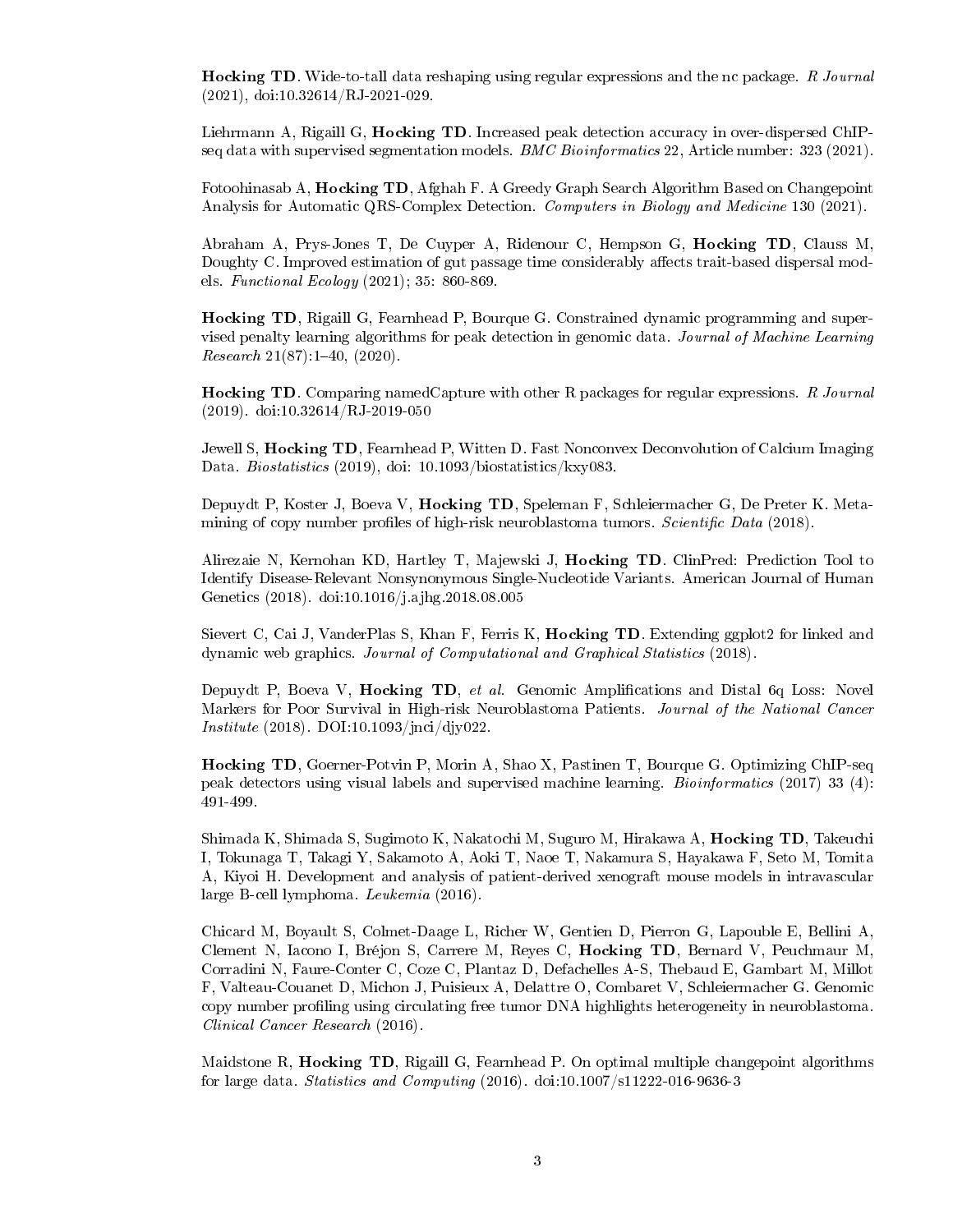Suguro M, Yoshida N, Umino A, Kato H, Tagawa H, Nakagawa M, Fukuhara N, Karnan S, Takeuchi I, Hocking TD, Arita K, Karube K, Tsuzuki S, Nakamura S, Kinoshita T, Seto M. Clonal heterogeneity of lymphoid malignancies correlates with poor prognosis. Cancer Sci. (2014) Jul;105(7):897- 904.

Hocking TD, Boeva V, Rigaill G, Schleiermacher G, Janoueix-Lerosey I, Delattre O, Richer W, Bourdeaut F, Suguro M, Seto M, Bach F, Vert J-P. SegAnnDB: interactive Web-based genomic segmentation. Bioinformatics (2014) 30 (11): 1539-1546. DOI:10.1093/bioinformatics/btu072

Hocking TD, Wutzler T, Ponting K and Grosjean P. Sustainable, extensible documentation generation using inlinedocs. Journal of Statistical Software  $(2013)$ , 54(6), 1-20. DOI:10.18637/jss.v054.i06

Hocking TD, Schleiermacher G, Janoueix-Lerosey I, Boeva V, Cappo J, Delattre O, Bach F, Vert J-P. Learning smoothing models of copy number profiles using breakpoint annotations. *BMC Bioinfo.* (2013), 14:164. DOI:10.1186/1471-2105-14-164

Gautier M, Hocking TD, Foulley JL. A Bayesian outlier criterion to detect SNPs under selection in large data sets. PloS ONE 5 (8), e11913 (2010).

Doyon Y, McCammon JM, Miller JC, Faraji F, Ngo C, Katibah GE, Amora R, Hocking TD, Zhang L, Rebar EJ, Gregory PD, Urnov FD, Amacher SL. Heritable targeted gene disruption in zebrafish using designed zinc-finger nucleases. Nature biotechnology  $26(6)$ , 702-70 (2008).

Peer-reviewed  $\mbox{CONFERENCE}$ papers In addition to peer-reviewed journals, I publish papers at highly competitive computer science conferences like ICML and NeurIPS, with double-blind peer reviews, and  $\approx 20\%$  acceptance rates.

> Kolla AC, Groce A, Hocking TD. Fuzz Testing the Compiled Code in R Packages. IEEE 32nd International Symposium on Software Reliability Engineering (ISSRE 2021), pp. 300-308, doi: 10.1109/ISSRE52982.2021.00040.

> Fotoohinasab A, Hocking TD, Afghah F. A Graph-Constrained Changepoint Learning Approach for Automatic QRS-Complex Detection. Asilomar Conference on Signals, Systems, and Computers (2020).

> Fotoohinasab A, Hocking TD, Afghah F. A Graph-constrained Changepoint Detection Approach for ECG Segmentation. 42th Annual International Conference of the IEEE Engineering in Medicine and Biology Society (EMBC 2020).

> Hocking TD, Bourque G. Machine Learning Algorithms for Simultaneous Supervised Detection of Peaks in Multiple Samples and Cell Types. Pacific Symposium on Biocomputing 25:367-378 (2020).

> Drouin A, Hocking TD, Laviolette F. Maximum margin interval trees. Neural Information Processing Systems (NeurIPS), 2017.

> Hocking TD, Rigaill G, Bourque G. PeakSeg: constrained optimal segmentation and supervised penalty learning for peak detection in count data. International Conference on Machine Learning  $(ICML)$ , 2015.

> Hocking TD, Rigaill G, Bach F, Vert J-P. Learning sparse penalties for change-point detection using max-margin interval regression. International Conference on Machine Learning (ICML), 2013.

> Hocking TD, Joulin A, Bach F, Vert J-P. Clusterpath: an Algorithm for Clustering using Convex Fusion Penalties. International Conference on Machine Learning (ICML), 2011.

BOOKS, CHAPTERS, Hocking TD and Killick R. Changepoint detection algorithms and applications in R. Textbook in **MANUALS** preparation.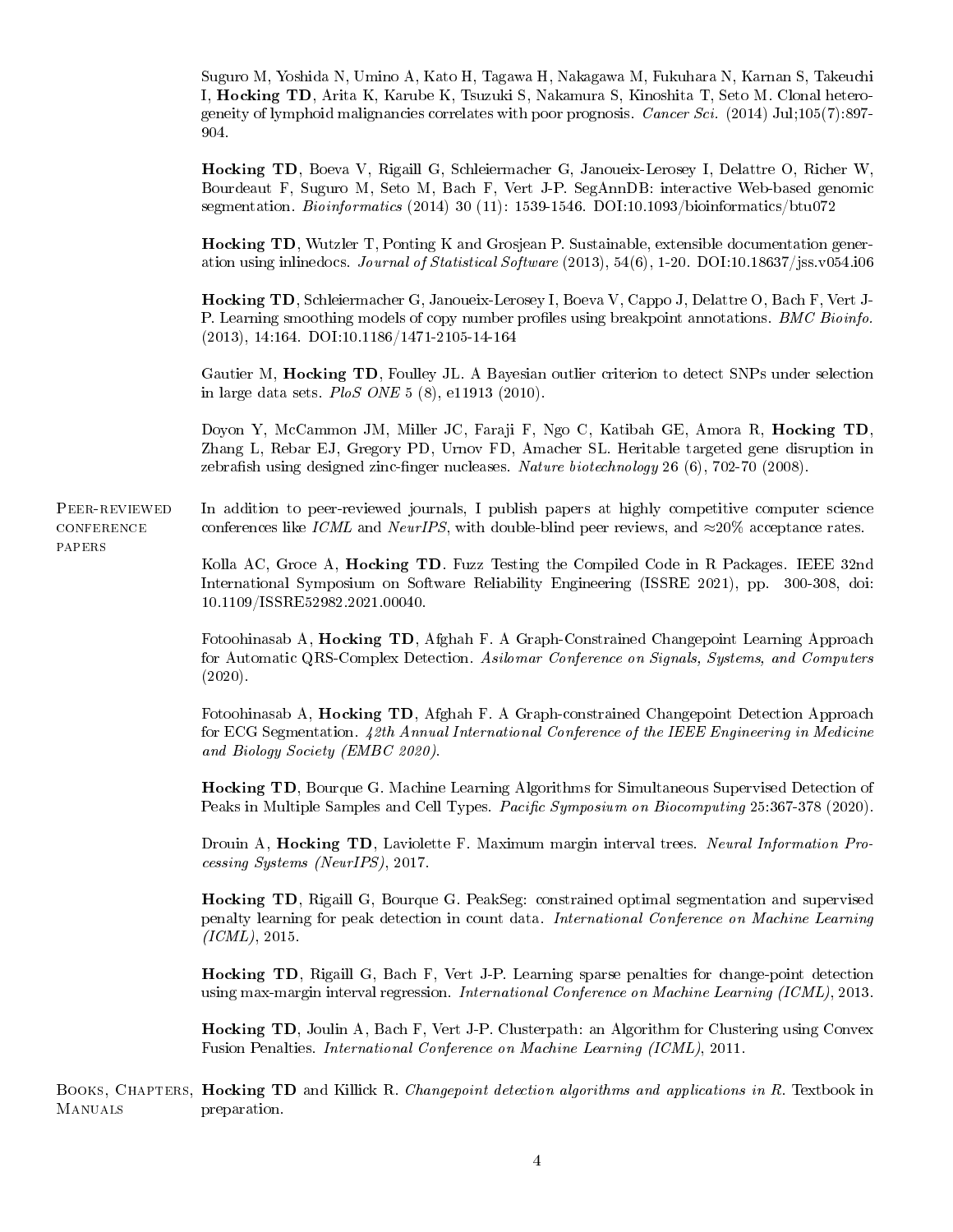|                                       | <b>Hocking TD</b> . Introduction to Machine Learning and Neural Networks. Chapter in textbook Land<br>Carbon Cycle Modeling: Matrix Approach, Data Assimilation, and Ecological Forecasting edited by<br>Yiqi Luo. (expected publication Jan 2022)                                                                                                                                                                                                                                                                                                                                                                                                                                                |  |  |
|---------------------------------------|---------------------------------------------------------------------------------------------------------------------------------------------------------------------------------------------------------------------------------------------------------------------------------------------------------------------------------------------------------------------------------------------------------------------------------------------------------------------------------------------------------------------------------------------------------------------------------------------------------------------------------------------------------------------------------------------------|--|--|
|                                       | <b>Hocking TD.</b> Animated interactive data visualization using the grammar of graphics (The animint2)<br>Manual), 17 web pages/chapters with interactive graphics and exercises. (2018)                                                                                                                                                                                                                                                                                                                                                                                                                                                                                                         |  |  |
| <b>CONFERENCE</b><br><b>TUTORIALS</b> | <b>Hocking TD</b> , Killick R. Introduction to optimal changepoint detection algorithms, useR 2017.                                                                                                                                                                                                                                                                                                                                                                                                                                                                                                                                                                                               |  |  |
|                                       | Hocking TD, Ekstrøm CT. Understanding and creating interactive graphics, useR 2016.                                                                                                                                                                                                                                                                                                                                                                                                                                                                                                                                                                                                               |  |  |
| INVITED TALKS<br>(SELECTED)           | Keynote for IEEE conference in Prescott Arizona, University of Arizona Math/Stats seminar (2022);<br>ASU West ML Day, TRIPODS University of Arizona, IEEE NJACS (2021); NAU Math Depart-<br>ment Colloquium (2018); University of Waterloo, Université de Montréal, Sainte-Justine Children's<br>Hospital, University of Québec à Montréal, Polytechnique Montréal (2017); Université Laval Cen-<br>tre for Big Data Research (2016); McGill Barbados epigenomics workshop (2015); Sapporo Japan<br>Workshop on Machine Learning and Applications to Biology (2013); Google Research New York,<br>Université Rennes, Université Angers, INRIA Lille (2012); Institut de Biologie de Lille (2011). |  |  |
| CONSULTING<br>(SELECTED)              | Acronis SCS, cybersecurity company in Phoenix (2022). Interpretable and non-linear machine learn-<br>ing algorithms which use source code analysis to predict software vulnerabilities.                                                                                                                                                                                                                                                                                                                                                                                                                                                                                                           |  |  |
|                                       | Plotly, data visualization startup in Montreal (2015). Original author of ggplot functionality in<br>plotly R package.                                                                                                                                                                                                                                                                                                                                                                                                                                                                                                                                                                            |  |  |
| <b>TEACHING</b>                       | All of my course materials are freely available online, https://tdhock.github.io/teaching/                                                                                                                                                                                                                                                                                                                                                                                                                                                                                                                                                                                                        |  |  |
|                                       | Spring 2022, Northern Arizona University, CS570, Deep Learning.                                                                                                                                                                                                                                                                                                                                                                                                                                                                                                                                                                                                                                   |  |  |
|                                       | Fall 2021, Northern Arizona University, CS499/599, Unsupervised Learning.                                                                                                                                                                                                                                                                                                                                                                                                                                                                                                                                                                                                                         |  |  |
|                                       | Summer 2021, 60 minute lecture "Introduction to Machine Learning and Neural Networks" for sum-<br>mer school on "New Advances in Land Carbon Cycle Modeling."                                                                                                                                                                                                                                                                                                                                                                                                                                                                                                                                     |  |  |
|                                       | Spring 2021, Northern Arizona University, CS470, Artificial Intelligence.                                                                                                                                                                                                                                                                                                                                                                                                                                                                                                                                                                                                                         |  |  |
|                                       | Fall 2020, Northern Arizona University, CS499/599, Unsupervised Learning.                                                                                                                                                                                                                                                                                                                                                                                                                                                                                                                                                                                                                         |  |  |
|                                       | Summer 2020, 90 minute lecture "Introduction to Machine Learning and Neural Networks" for sum-<br>mer school on "New Advances in Land Carbon Cycle Modeling."                                                                                                                                                                                                                                                                                                                                                                                                                                                                                                                                     |  |  |
|                                       | Spring 2020, Northern Arizona University, CS499, Deep Learning.                                                                                                                                                                                                                                                                                                                                                                                                                                                                                                                                                                                                                                   |  |  |
|                                       | Fall 2019, Northern Arizona University, CS/EE599, Reproducible Machine Learning Research.                                                                                                                                                                                                                                                                                                                                                                                                                                                                                                                                                                                                         |  |  |
|                                       | Spring 2019, Northern Arizona University, CS499, Optimization algorithms for machine learning.                                                                                                                                                                                                                                                                                                                                                                                                                                                                                                                                                                                                    |  |  |
| PROFESSIONAL<br><b>SERVICE</b>        | 2022, Member of steering committee for R project in Google Season of Docs.                                                                                                                                                                                                                                                                                                                                                                                                                                                                                                                                                                                                                        |  |  |
|                                       | 2021-present, machine learning editor for rOpenSci Statistical Software.                                                                                                                                                                                                                                                                                                                                                                                                                                                                                                                                                                                                                          |  |  |
|                                       | 2018-present, editor for Journal of Statistical Software.                                                                                                                                                                                                                                                                                                                                                                                                                                                                                                                                                                                                                                         |  |  |
|                                       | 2021–present, co-author of R Development Guide and member of R Contribution Working Group<br>(resources for making it easy/accessible to contribute improvements to base R).                                                                                                                                                                                                                                                                                                                                                                                                                                                                                                                      |  |  |